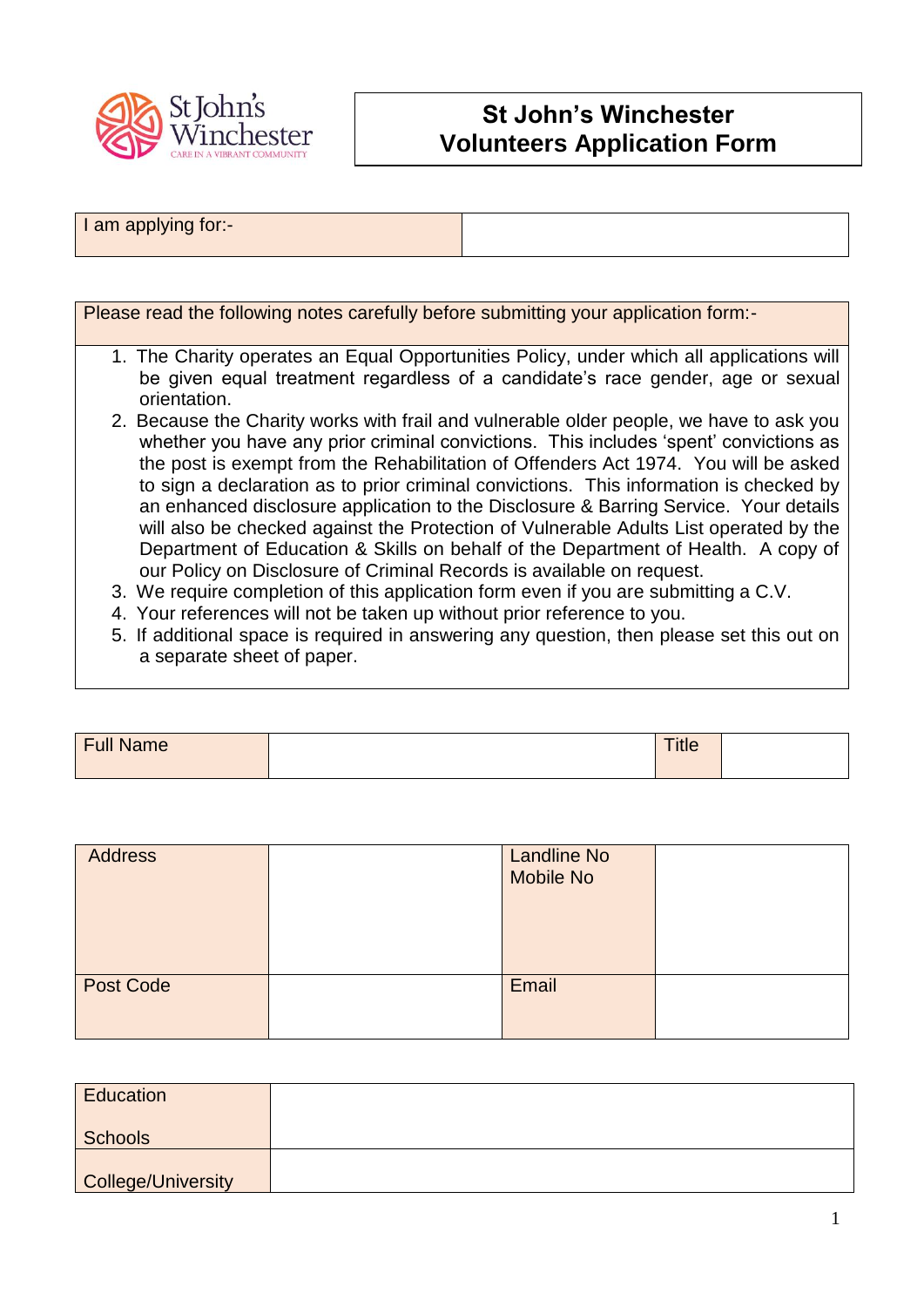We will need to take up 2 references from someone who has known you for at least 3 years. If you are currently employed one referee must be your current employer.

| First<br>Referee's<br>Name   | Second<br>Referee's<br>Name  |  |
|------------------------------|------------------------------|--|
| <b>Address</b>               | <b>Address</b>               |  |
| <b>Tel No</b>                | Tel No                       |  |
| Relationship<br>to Applicant | Relationship<br>to Applicant |  |

| If you are not a British citizen do you have a YES/NO |  |
|-------------------------------------------------------|--|
| right to reside in the UK                             |  |
|                                                       |  |

| Please indicate which days and<br>times you are available<br>to<br>volunteer for the Charity | <b>MORNING</b> | <b>AFTERNOON</b> |
|----------------------------------------------------------------------------------------------|----------------|------------------|
| <b>MONDAY</b>                                                                                |                |                  |
| <b>TUESDAY</b>                                                                               |                |                  |
| <b>WEDNESDAY</b>                                                                             |                |                  |
| <b>THURSDAY</b>                                                                              |                |                  |
| <b>FRIDAY</b>                                                                                |                |                  |
| <b>SATURDAY</b>                                                                              |                |                  |
| <b>SUNDAY</b>                                                                                |                |                  |

What would you like to gain from your volunteering experience at St John's Winchester? Please provide us with a short summary.